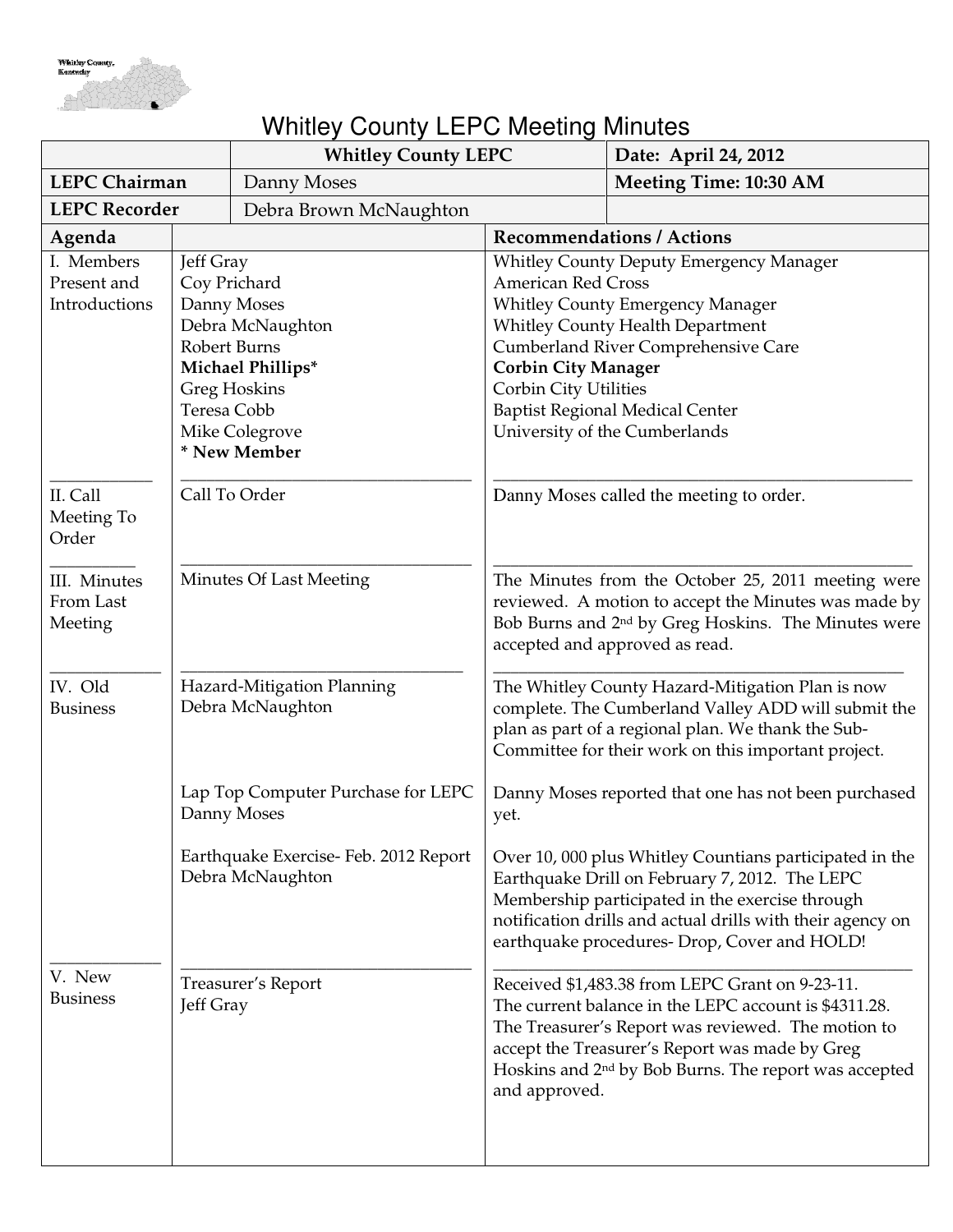| VI. Other              | KyEM COMEX Exercise May 1-2, 2012 | Whitley Co. EM & LEPC will be participating in the                                                                     |
|------------------------|-----------------------------------|------------------------------------------------------------------------------------------------------------------------|
| <b>Business</b>        |                                   | KyEM Statewide Communications Full Scale Exercise.                                                                     |
|                        |                                   | The purpose of this exercise is to test the                                                                            |
|                        |                                   | communications infrastructure within state and local                                                                   |
|                        |                                   | agencies in KY. You must register to participate in the                                                                |
|                        |                                   | exercise.                                                                                                              |
|                        |                                   | http://kyem.ky.gov/comex/pages/default.aspx                                                                            |
|                        |                                   | An After Action Report (AAR) must be completed after                                                                   |
|                        |                                   | the exercise to receive credit for the exercise and receive                                                            |
|                        |                                   | a certificate.                                                                                                         |
|                        |                                   | Whitley County EM will open the Emergency                                                                              |
|                        |                                   | Operations Center to participate in this exercise.                                                                     |
|                        |                                   |                                                                                                                        |
|                        | <b>Whitley County Emergency</b>   | The Whitley County Emergency Operations Plan (Basic                                                                    |
|                        | Operations Plan- Debra McNaughton | Plan) has been updated. We are still required to                                                                       |
|                        |                                   | complete ESF 1-15 plans and other incidental plans.                                                                    |
|                        |                                   | Currently the Basic Plan and ESF-8 Public Health are                                                                   |
|                        |                                   | the 2 completed sections. The Basic Plan has been                                                                      |
|                        |                                   | accepted by Whitley County, City of Corbin and the                                                                     |
|                        |                                   | City of Williamsburg.                                                                                                  |
|                        |                                   |                                                                                                                        |
|                        | Tab Q-7 Facilities                | Each member was given an updated listing of all the                                                                    |
|                        |                                   | agencies that have submitted their Tier II Reports. The                                                                |
|                        |                                   | LEPC Membership discussed sending letters to facilities                                                                |
|                        |                                   | that did not report by the March 1 deadline. All facilities<br>will be requested to submit plans to the Whitley County |
|                        |                                   | Emergency Manager to be kept on file and aid in                                                                        |
|                        |                                   | emergency response. Further discussion will be held on                                                                 |
|                        |                                   | the status of ALL facilities required to report to the                                                                 |
|                        |                                   | LEPC and facilities that neglect to report.                                                                            |
|                        |                                   |                                                                                                                        |
|                        | Quick Series LEPC Guide Book      | The LEPC Membership reviewed the Quick Series LEPC                                                                     |
|                        |                                   | Guidebook. After discussion, Greg Hoskins made a                                                                       |
|                        |                                   | motion to purchase at least 50 LEPC Guidebooks. The                                                                    |
|                        |                                   | motion was 2 <sup>nd</sup> by Teresa Cobb. The motion passed.                                                          |
|                        |                                   |                                                                                                                        |
|                        |                                   |                                                                                                                        |
|                        | <b>American Red Cross</b>         | Coy gave an update on the Laurel County tornado that                                                                   |
| VII. Agency<br>Updates | Coy Prichard                      | hit the East Bernstadt area on March 2, 2012. The Laurel                                                               |
|                        |                                   | County dead toll was 6 with 7 additional residents                                                                     |
|                        |                                   | suffering from amputations as a direct result of the                                                                   |
|                        |                                   | storm. He was alerted at 9:05 PM to open an ARC                                                                        |
|                        |                                   | Shelter and by 10:20 PM, they were ready to accept the                                                                 |
|                        |                                   | public affected by the tornado.                                                                                        |
|                        |                                   |                                                                                                                        |
|                        |                                   | Coy Prichard conducted Shelter Inspections in Whitley                                                                  |
|                        |                                   | County with Debra McNaughton, Whitley Co. Health                                                                       |
|                        |                                   | Dept., Corbin Fire Chief Barry McDonald and Aric                                                                       |
|                        |                                   | Young, Corbin Fire Dept. Currently there are 7 Red<br>Cross Shelter designations in Whitley County.                    |
|                        |                                   |                                                                                                                        |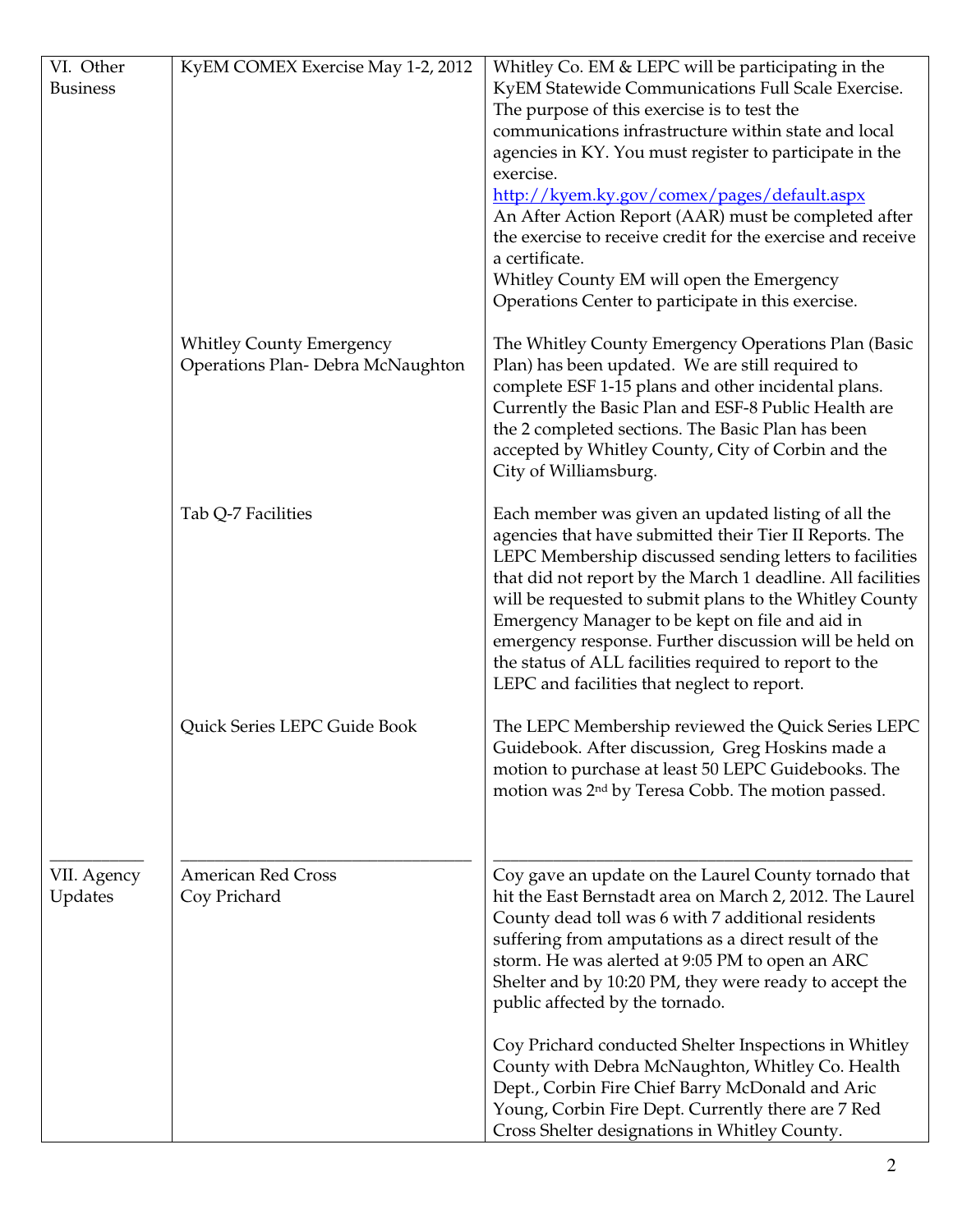|                                                             | Main St. Baptist Church-Williamsburg<br>1st Baptist Church-Williamsburg<br>1 <sup>st</sup> Baptist Church- Corbin<br><b>Immanuel Baptist Church- Corbin</b><br>17th Street Christian Church- Corbin<br>Corbin Civic Center- Corbin<br>Princess McBurney Center- Corbin (Special Needs<br>ONLY)<br>Church of the Nazarene- Corbin (Knox Co.)                                                                                                                                                                                                                                                |
|-------------------------------------------------------------|--------------------------------------------------------------------------------------------------------------------------------------------------------------------------------------------------------------------------------------------------------------------------------------------------------------------------------------------------------------------------------------------------------------------------------------------------------------------------------------------------------------------------------------------------------------------------------------------|
| <b>American Red Cross</b><br>Coy Prichard                   | As a result of The Daniel Boone Chapter of the<br>American Red Cross replacing their old equipment,<br>they transferred 60 cots and 50 blankets to the Whitley<br>Co. LEPC to be used for sheltering operations.<br>Special Thanks for Coy Prichard for overseeing this<br>transfer of much needed equipment to Whitley Co.                                                                                                                                                                                                                                                                |
| Whitley Co. Emergency Management<br>Danny Moses             | The Whitley County Emergency Operations Center was<br>opened on March 2 due to approaching severe weather.<br>Six shelters were opened around Whitley County for<br>citizens to take shelter. Many of the people that sought<br>safety in Whitley County shelters were folks that live in<br>mobile homes. One report of damage in Whitley Co.                                                                                                                                                                                                                                             |
| <b>Whitley County Health Department</b><br>Debra McNaughton | The Kentucky Department of Public Health played a<br>significant role during the tornado response. They<br>conducted daily conference calls, provided<br>pharmaceutical care, alternative mobile care sites,<br>masks, sanitizer and other necessities for the damaged<br>areas in Kentucky. The health department sent Debra<br>McNaughton to the Whitley County EOC as the Liaison<br>for the health dept. The Whitley County LEPC and<br>Whitley County Medical Reserve Corps were sent<br>severe weather information on the approaching storms<br>along with other safety information. |
| City of Corbin<br>Mike Phillips                             | The City of Corbin Commissioners officially designated<br>Fire Chief, Barry McDonald as the Disaster Coordinator<br>for the City of Corbin.                                                                                                                                                                                                                                                                                                                                                                                                                                                |
| University of the Cumberlands<br>Dr. Mike Colegrove         | The University of the Cumberlands will be updating<br>their Emergency Operations Plan this summer.<br>The university utilizes the e2 Campus System as their<br>emergency notification for students. This system is used<br>for any type of emergency requiring action and is<br>sponsored by the Student Government Association.                                                                                                                                                                                                                                                           |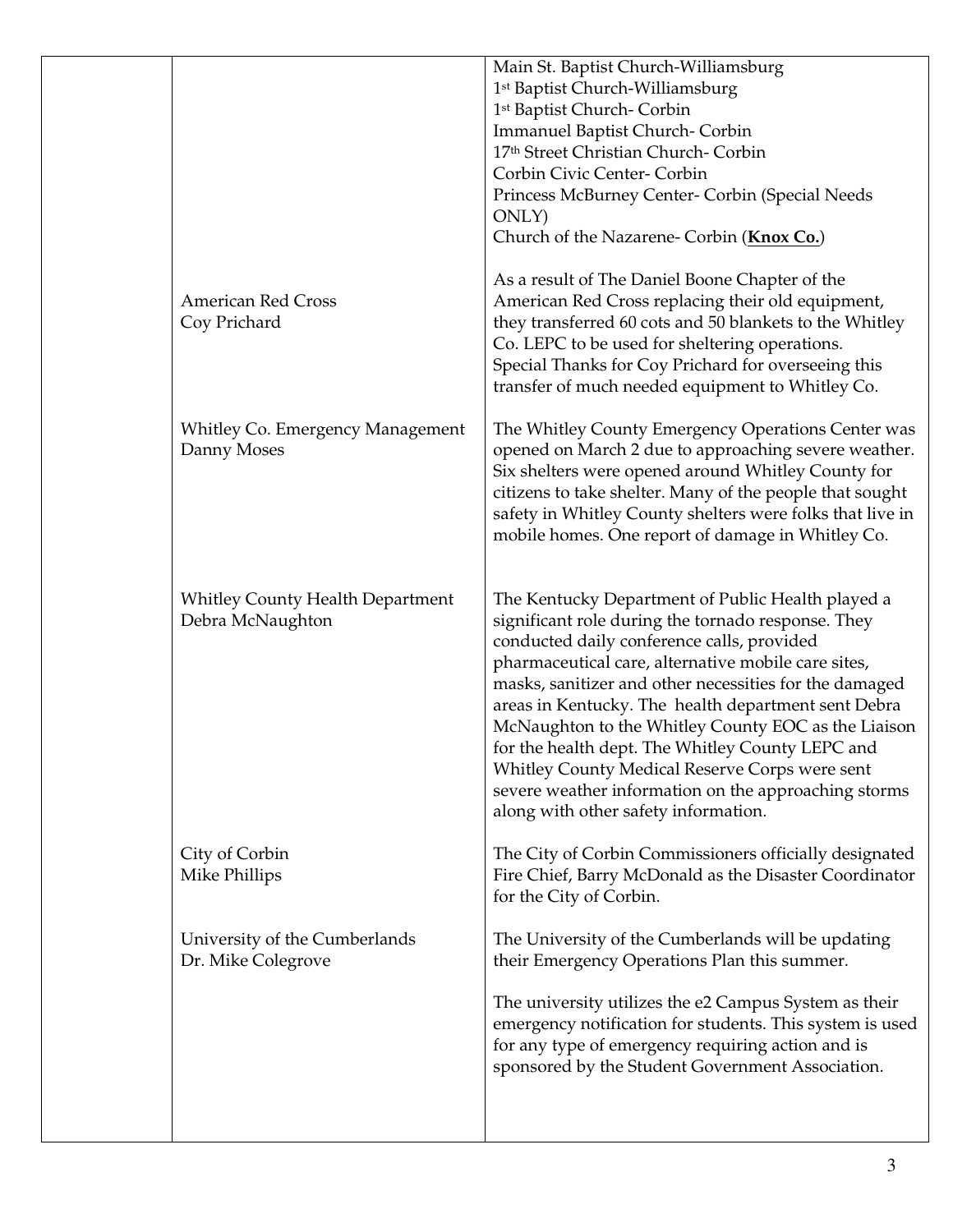|                           |                                                          | On April 4, 2012, The University of the Cumberlands<br>hosted Former New York Mayor, Rudy Giuliani to<br>speak to the community. His focus was on First<br>Responder Leadership. The mayor spoke on courage<br>and the six principles of leadership; beliefs, optimism,<br>courage, relentless preparation, teamwork and<br>communication. |
|---------------------------|----------------------------------------------------------|--------------------------------------------------------------------------------------------------------------------------------------------------------------------------------------------------------------------------------------------------------------------------------------------------------------------------------------------|
|                           | <b>Cumberland River Comprehensive</b><br>Care-Bob Burns  | Bob Burns discussed Comp Care's response to the<br>tornado that touched down in neighboring Laurel<br>County on March 2, 2012. The counselors were not only<br>on site to help the victims but the First Responders as<br>well. They were on scene for days to help with any<br>mental health issue from the storms.                       |
|                           | Mark Your Calendar!                                      | <b>COMEX Exercise May 1-2, 2012</b>                                                                                                                                                                                                                                                                                                        |
|                           |                                                          | KOIN Workshop September 4, 2012 10:00 am- Noon                                                                                                                                                                                                                                                                                             |
| Next Meeting              | July 24 @ 10:30 AM<br><b>Emergency Management Office</b> |                                                                                                                                                                                                                                                                                                                                            |
| VIII-Meeting<br>Adjourned |                                                          | Bob Burns made a motion to adjourn the meeting and<br>Mike Colegrove seconded the motion. Motion carried.<br>Meeting adjourned.                                                                                                                                                                                                            |